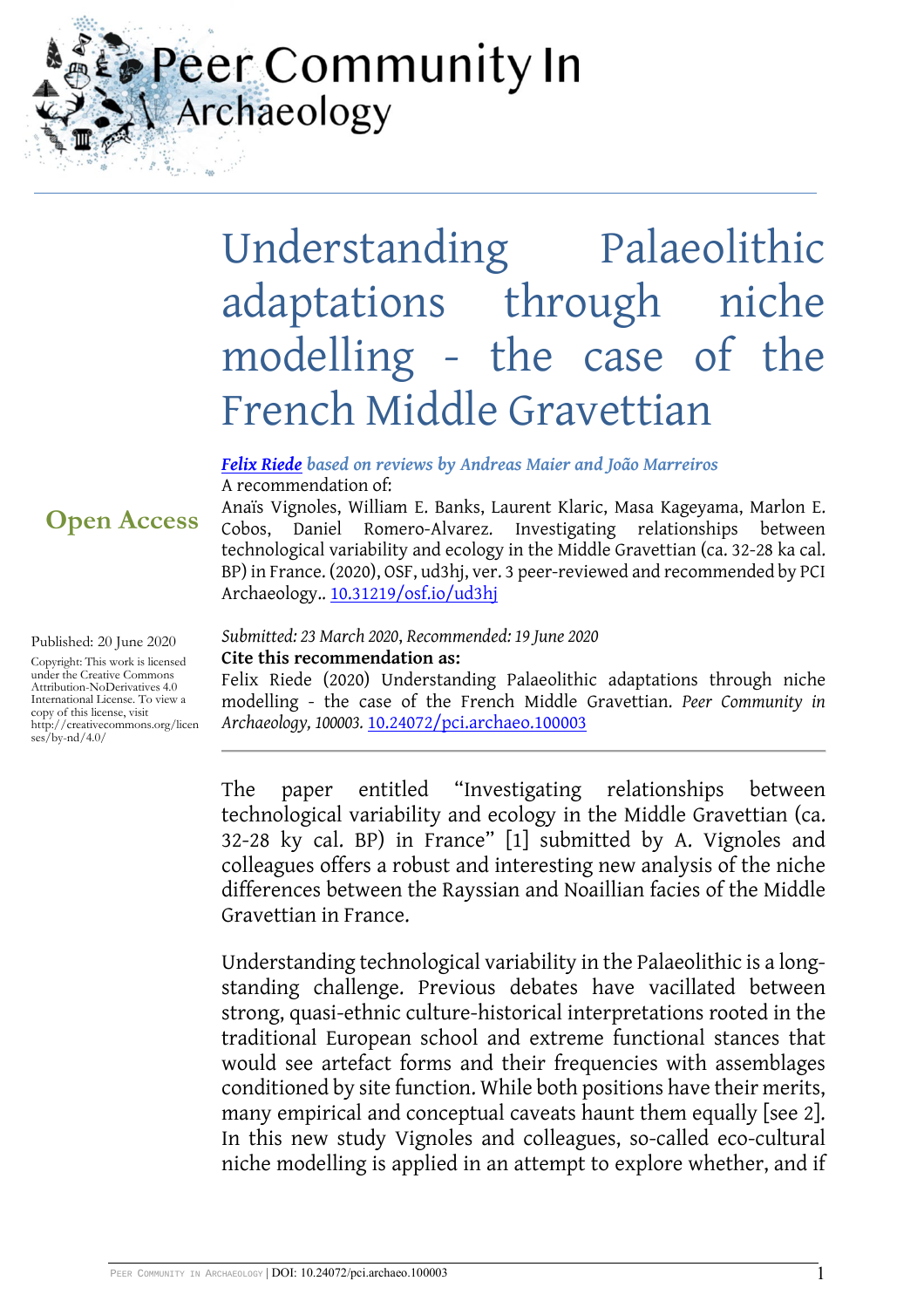

so, which environmental background factors may have conditioned the emergence and persistence of two sub-cultural categories (facies) within the Middle Gravettian: the Rayssian and the Noaillian. These are are defined through, respectively, a specific knapping method and the presence of a specific burin type, and the occurrence of these seems divided by the Garonne River. Eco-cultural niche modelling has emerged as an archaeological application of distribution models widely employed in ecology, including palaeoecology, to understand organismal niche envelopes [3]. They constitute powerful tools for using the spatial and chronological information inherent in the archaeological record to upscale interpretations of human-environment relations beyond individual site stratigraphies or dating series. Another important feature of such models is that their performance can, as Vignoles et al. also show, be formally evaluated and replicated. Following on from earlier applications of such techniques [e.g. 4], the authors here present an interesting study that uses very specific archaeological indicators – namely the Raysse method and the Noaillian burin – as defining features for the units (communities, traditions) whose adaptations they investigate. While broad tool types have previously been used as cultural taxonomic indicators in niche modelling studies [5], the present study is ambitious in its attempt to understand variability at a relatively small spatial scale. This mirrors equally interesting attempts of doing so in later prehistoric contexts [6].

Applications of niche modelling that use analytical units defined through archaeological characteristics (technology, typology) are opening up exciting new opportunities for pinning down precisely which environmental or climatic features these cultural components reference, if any. The study by Vignoles et al. makes a good case. At the same time, this approach also acutely raises questions of cultural taxonomy, of how we define our units of analysis and what they might mean [7]. It remains unclear to whether we can define such units on the basis of very different technological traits if the aim is to then use them as taxonomically equivalent in subsequent analyses. There is also a risk that these facies become reified as traditions of sub-cultures – then often further equated with specific people – through an overly normative view of their constituent technological elements. In addition, studies of adaptation in principle need to be conscious of the so-called 'Galton's Problem', where the historical relatedness of the analytical units in question need to be taken into account in seeking salient correlations between cultural and environmental features [8]. In pushing forward eco-cultural niche modelling, the study by Vignoles et al. thus takes us some way forward in understanding the potentially adaptive variability within the Gravettian; future work should consider more strongly the specific historical relatedness amongst the cultural taxa under study and follow more theory-driven definition thereof. Such definition would also allow the post-analysis interpretations of eco-cultural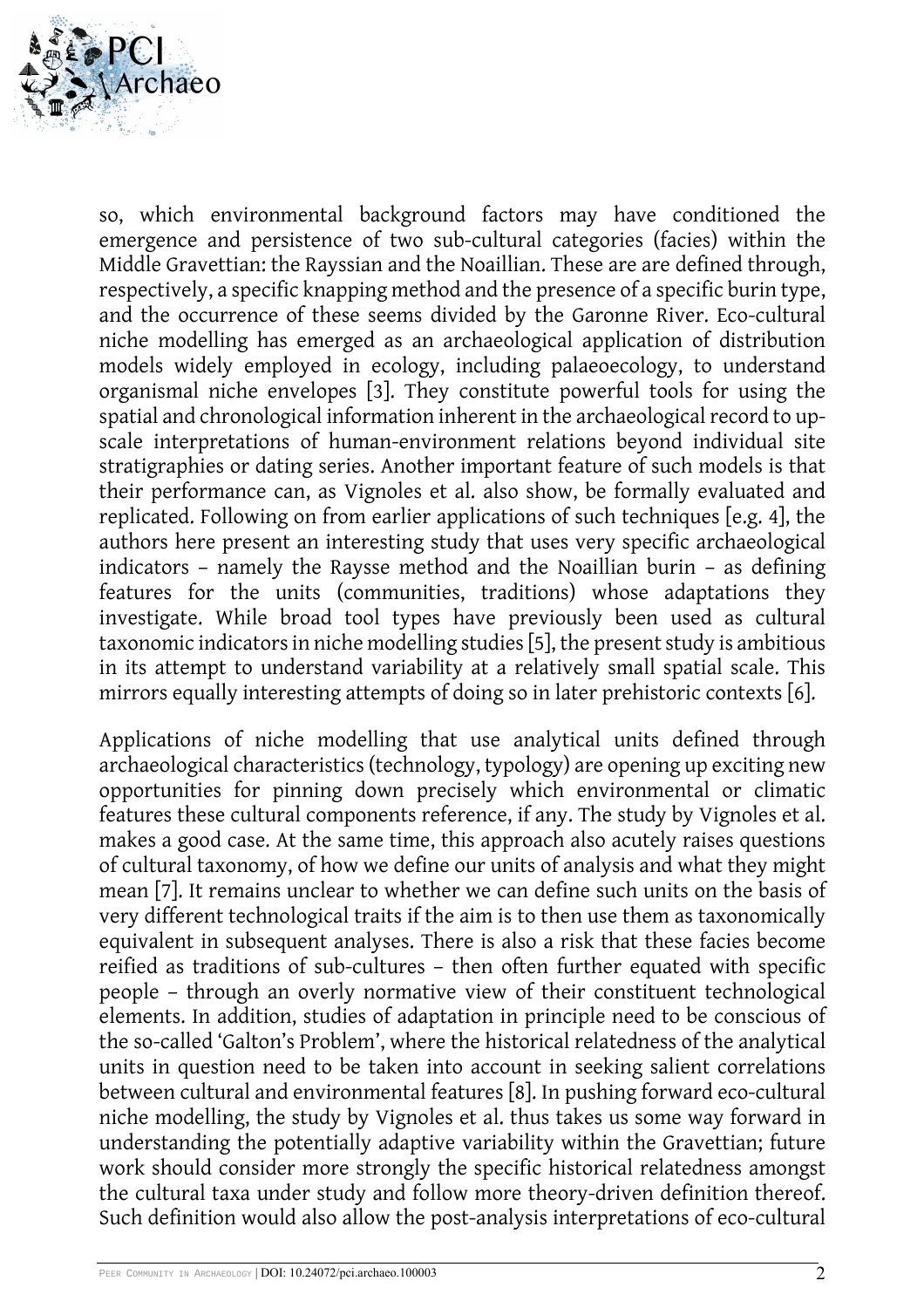

niche modelling to be more explicit. Without doubt, the Gravettian as a whole – including, for instance, phenomena such as the Maisierian [9] – would benefit from additional and extended applications of this method. Similarly, other periods of the Palaeolithic also characterized by such variability (e.g. the Magdalenian and Final Palaeolithic) offer additional cases moving forward.

### **Bibliography**

[1] Vignoles, A. et al. (2020). Investigating relationships between technological variability and ecology in 1 the Middle Gravettian (ca. 32-28 ky cal. BP) in France. PCI Archaeology. [10.31219/osf.io/ud3hj](https://doi.org/10.31219/osf.io/ud3hj)

[2] Dibble, H.L., Holdaway, S.J., Lin, S.C., Braun, D.R., Douglass, M.J., Iovita, R., McPherron, S.P., Olszewski, D.I., Sandgathe, D., 2017. Major Fallacies Surrounding Stone Artifacts and Assemblages. Journal of Archaeological Method and Theory 24, 813–851. [10.1007/s10816-016-9297-8](https://doi.org/10.1007/s10816-016-9297-8)

[3] Svenning, J.-C., Fløjgaard, C., Marske, K.A., Nógues-Bravo, D., Normand, S., 2011. Applications of species distribution modeling to paleobiology. Quaternary Science Reviews 30, 2930–2947. [10.1016/j.quascirev.2011.06.012](http://dx.doi.org/10.1016/j.quascirev.2011.06.012)

[4] Banks, W.E., d'Errico, F., Dibble, H.L., Krishtalka, L., West, D., Olszewski, D.I., Townsend Petersen, A., Anderson, D.G., Gillam, J.C., Montet-White, A., Crucifix, M., Marean, C.W., Sánchez-Goñi, M.F., Wolfarth, B., Vanhaeren, M., 2006. Eco-Cultural Niche Modeling: New Tools for Reconstructing the Geography and Ecology of Past Human Populations. PaleoAnthropology 2006, 68–83.

[5] Banks, W.E., Zilhão, J., d'Errico, F., Kageyama, M., Sima, A., Ronchitelli, A., 2009. Investigating links between ecology and bifacial tool types in Western Europe during the Last Glacial Maximum. Journal of Archaeological Science 36, 2853–2867. [10.1016/j.jas.2009.09.014](https://doi.org/10.1016/j.jas.2009.09.014)

[6] Whitford, B.R., 2019. Characterizing the cultural evolutionary process from ecocultural niche models: niche construction during the Neolithic of the Struma River Valley (c. 6200–4900 BC). Archaeological and Anthropological Sciences 11, 2181– 2200. [10.1007/s12520-018-0667-x](https://doi.org/10.1007/s12520-018-0667-x)

[7] Reynolds, N., Riede, F., 2019. House of cards: cultural taxonomy and the study of the European Upper Palaeolithic. Antiquity 93, 1350–1358. [10.15184/aqy.2019.49](https://doi.org/10.15184/aqy.2019.49)

[8] Mace, R., Pagel, M.D., 1994. The Comparative Method in Anthropology. Current Anthropology 35, 549–564. [10.1086/204317](https://doi.org/10.1086/204317)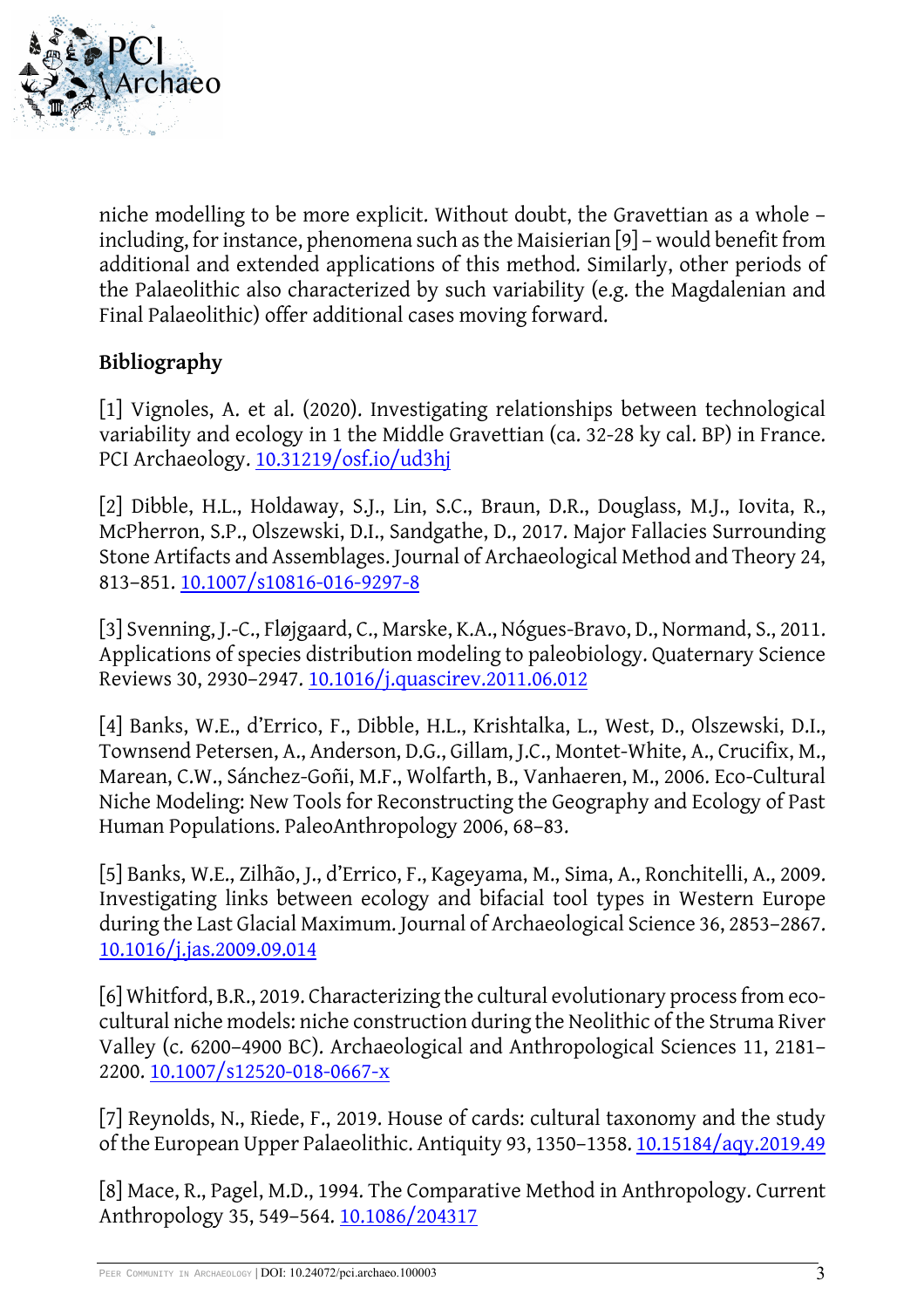

[9] Pesesse, D., 2017. Is it still appropriate to talk about the Gravettian? Data from lithic industries in Western Europe. Quartär 64, 107–128. [10.7485/QU64\\_5](https://doi.org/10.7485/QU64_5)

Revision round #1 *2020-04-22* 

This is a very interesting manuscript that attempts to apply distribution modelling techniques to a particular case study from the French Gravettian. The paper is considered interesting and valuable but would also benefit from a range of amendments and clarifications that have been flagged up by the reviewers.

*Preprint DOI:* <https://doi.org/10.31219/osf.io/ud3hj>

*Reviewed by [Andreas Maier,](https://archaeo.peercommunityin.org/public/viewUserCard?userId=94) 2020-04-08 15:40*

The spatial distribution of sites attributed to the Noaillian and Rayssian, two archaeological sub-units of the French Middle Gravettian, show a conspicuous spatial distribution, where Rayssian assemblages are only found north of the Garonne River. Using ecological niche modelling methods, Vignoles et al. attempt to quantitatively test the hypothesis that the Garonne River valley marks a border between two cultural trajectories with different typo-technological characteristics, reflecting the exploitation of two different ecological niches via different technological adaptations during the French Middle Gravettian. The authors place their research in the context of other hypotheses for explaining the observed spatial distribution (e.g. site function, populations with different traditions, environmental differences, problems of archaeological taxonomy) and pursue their question with a clear research design and comprehensible approach. They take a critical stance toward the archaeological data and transparently discuss their criteria for the acceptance or exclusion of assemblages for analysis. Eventually, Vignoles et al. find that the selected sites north and south of the Garonne River are indeed associated with two significantly different ecological niches and conclude that the appearance of the Raysse toolkit is an expression of the exploitation of a broader range of ecological conditions in the northern niche, associated with mobility and settlement strategies in a larger territory. They further conclude that La Picardie bladelets (products of the Raysse method) represented a technological advantage over traditional Gravettian armatures within this adaptive framework, because of easier maintenance and a better adaptation to hunting activities organized in territories with a less predictable access to resource.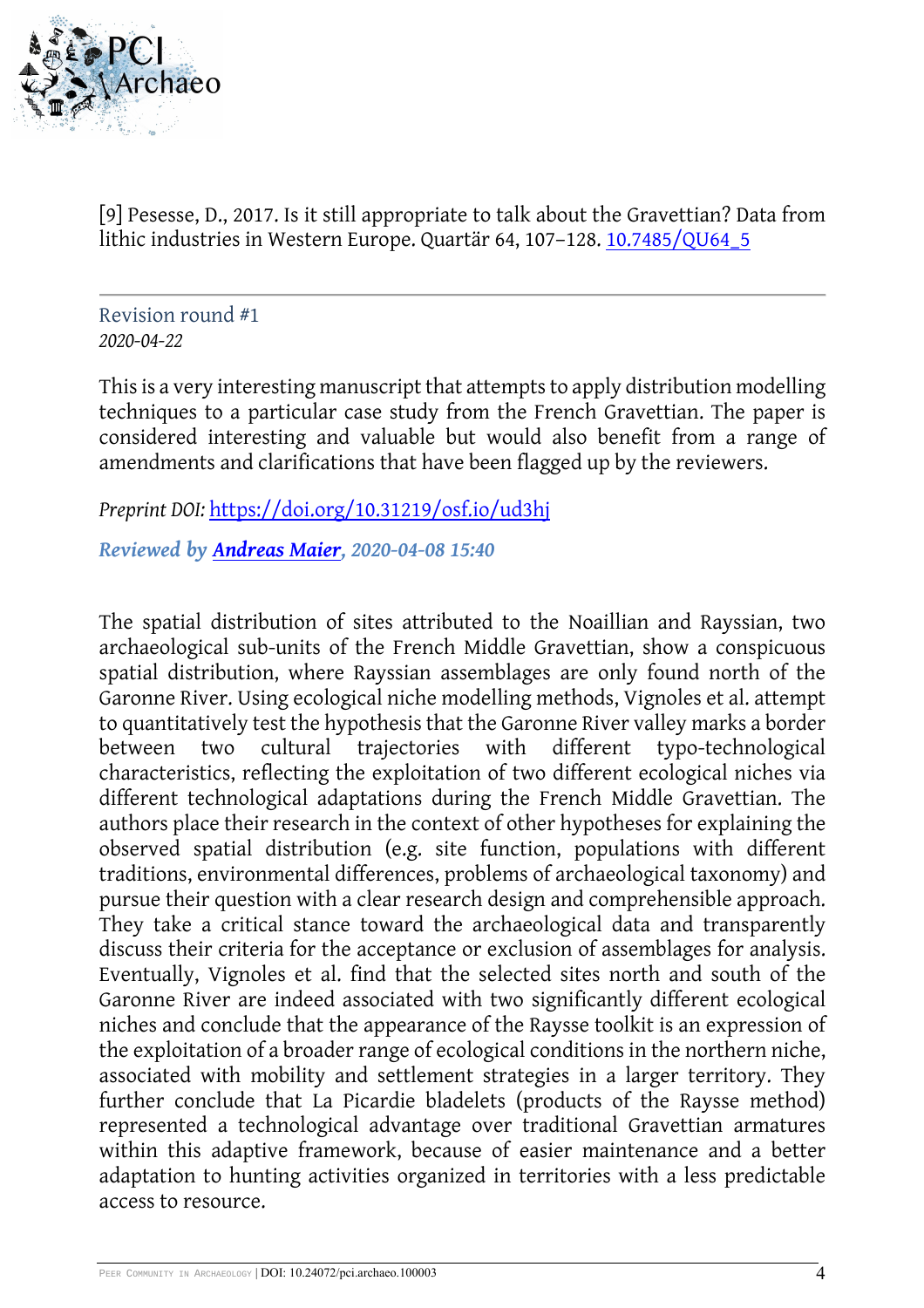

This study addresses an important research question with a modern and interdisciplinary research design. It involves various kinds of data, calculations, and theoretical assumptions, and eventually offers a unified explanation of the observed archaeological pattern. This makes this study interesting research but also challenging to comprehend. The following comments may thus offer an opportunity for debate, but may also reflect my own shortcomings in understanding all details in the different lines of reasoning.

1. I am somehow under the impression that the finding of two different ecological niches is virtually inevitable. Given that geographic space is not uniform, a comparison between two sets of locations in mutually exclusive and topographically distinct areas at such a large spatial scale will in all probability result in significant ecological differences between the two areas. Against this background, the large overlap between the two niches (Fig. 7) is maybe more surprising than their differences.

2. It is found that the "Pyrenees Noaillian niche is smaller and less broad than that of the northern Middle Gravettian". I wonder to what extent the setting of the modelling parameters is responsible for this result. The sites of the southern sample are only half as numerous (n=10) than those of the northern sample (n=20). At the same time, they are distributed in a much smaller area and, in addition, also more clustered. The strong clustering also suggests that they are more affected by the removal of duplicate site occurrences in a grid-cell prior to analysis. It also seems likely that a grid size of 11.5 km reduces the observable ecological diversity in areas with a marked topography (such as the Pyrenees) stronger than areas with a more uniform topography (such as the northern areas). Eventually, these factors may have as a result that the southern sample captures a smaller fraction of the general diversity of the habitat in comparison to the northern sample, potentially underestimating the size and width of the southern niche. I also wonder how the layout of the calibration area affects the resulting niches, given the large regions without archaeological sites in its northern part.

3. It also puzzles me that the southern niche is said to be "smaller and less broad" in its environmental conditions, while at the same time, the hunted fauna is more divers (reindeer, bovids, horse, chamois, bison, deer and fox) than in the north (predominantly reindeer). To me, it is counter-intuitive that a smaller niche with a "reduced range of environmental conditions" has a much broader faunal signal. I assume that the size and width of an ecological niche is somehow unrelated to its ecological diversity – at least as mirrored in the faunal remains. An elaboration on the relation between these parameters would be very welcome.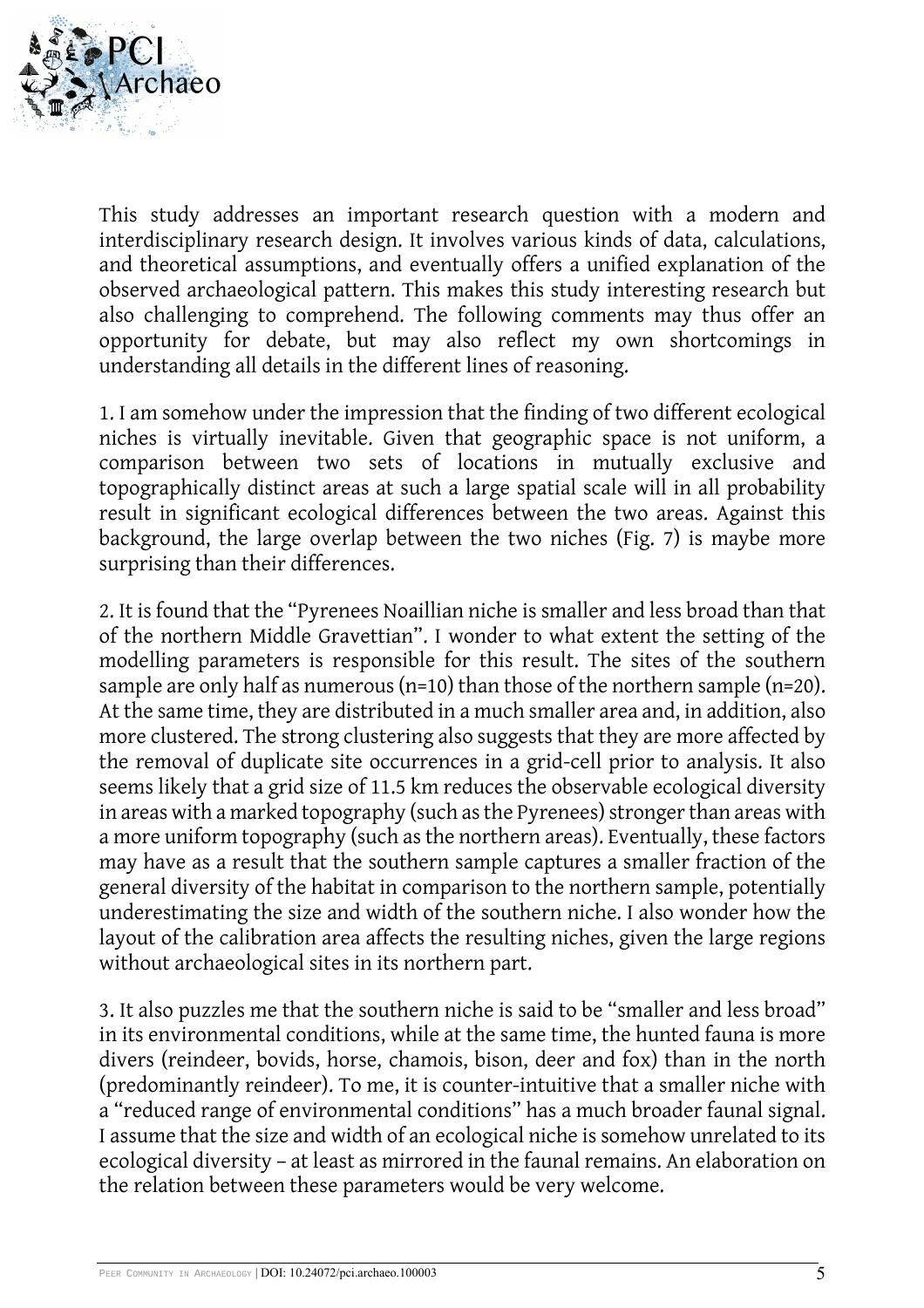

4. The southern sample contains only sites attributed to the Noaillian, while the northern sample is a mix of both Noaillian and Rayssian sites. Consequently, the resulting niches are termed "Pyrenees Noaillian niche" and "northern Middle Gravettian niche", rather than "Noaillian niche" and "Rayssian niche". In the interpretation, however, it seems that the findings for the northern niche are used to state and explain differences between the Rayssian and the Noaillian: - Raysse method is related to a significant expansion of the niche - Raysse technological toolkit is an expression of the exploitation of a broader range of ecological conditions - Raysse method appears to have been associated with mobility and settlement strategies contained within a larger exploited territory or territories - La Picardie bladelets (products of the Raysse method) represented a technological advantage over Gravettes / microgravettes armatures within this adaptive framework - Raysse method would have been advantageous in such contexts, because it would have been more easily maintainable and more adapted to hunting activities organized in territories where access to resource was less predictable. Conversely, the Gravettes / microgravettes armatures reflects a less maintainable hunting toolkit, which was employed in contexts for which access to resources was more predictable.

Looking at the spatial distribution of the sites (Figs. 2 and 4), all Rayssian sites are contained within the geographic range of the Noaillian sites, except for Plasenn al Lomm in Britanny (which is, however, more or less at the same latitude as La Verpillère I cave, not classified as Noaillian in the present study). Given that 4 Noaillian and 4 Rayssian (out of 22) sites are located between 46 and 48°N, the notion of a particularly northern adaptation of Rayssian sites seems not to match with the record. Given further that both Rayssian and Noaillian sites are part of the same sample set and thus (1) are likewise responsible for the size and shape of the modelled niche and (2) occur within the same ecological setting, it rather seems to me that the Noaillian and Rayssian toolkit were both equally suited for the conditions in the northern niche. If ecological difference played a role, my impression is that the findings rather seem to suggest that the Ryasse method has been unsuccessful for the southern niche. Or are these inferences based on the assumption that the Rayssian is younger than the Noaillian, since the "few available stratified contexts, [where] the development of the Raysse method is always stratigraphically younger than the Noaillian"? If this is the case, it needs to be made explicit, but would contradict the careful assessment of the chronological relation between these two units elsewhere in the text (lines 253-255).

5. The authors state that the French Middle Gravettian is an "ideal case study" for "attempting to identify mechanisms behind the diversity observed in the archaeological record". Maybe these mechanisms could be made a bit more explicit? If I understand the text correctly then the use of the areas north of the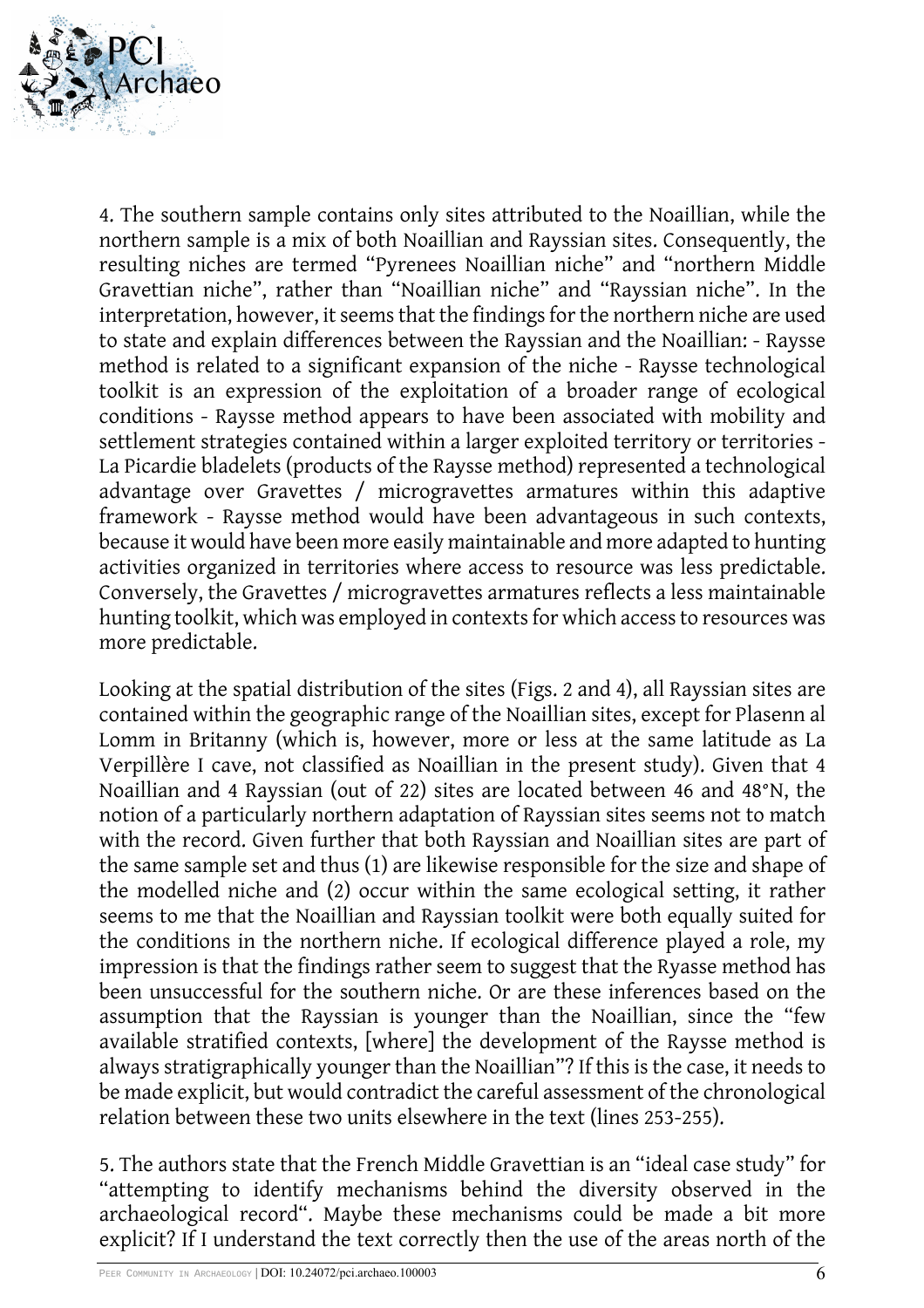

Garonne broadened the (original?) southern niche by including colder and drier conditions. Because of these conditions, the main prey in the north is reindeer (also attested in the south). In the north, the niche was "significantly broader in environmental dimensions" and therefore hunter-gatherers had a higher (residential) mobility and exploited larger habitats. Under these circumstances, the highly standardized and curated Raysse toolkit is an adaptive advantage. I wonder - why the use of the northern area is an expansion of the niche when the chronological relation between the Rayssian and Noaillian is unclear and there are Noaillian sites in the same area? - why a niche that is colder and drier and shows a strong reduction of prey species is "significantly broader in environmental dimensions"? - why reindeer is a less predictable resource, when it is usually associated with predictable migrations (e.g. Binford 1979; Enloe 2003; Bodu et al. 2006).?

6. Maybe it is also interesting to consider that the observed border situation at the Garonne River is not exclusive to the Middle Gravettian. Comparable (although not totally similar) observations are reported for the Badegoulian (Banks et al. 2011) and also for the Middle Magdalenian (Séccher 2017), for instance. What do these observations imply for a border between two cultural trajectories during the French Middle Gravettian?

#### References

Banks, W.E., Aubry, T., d'Errico, F., Zilh~ao, J., Lira-Noriega, A., Peterson, A.T. (2011). Eco-cultural niches of the Badegoulian: unraveling links between cultural adaptation and ecology during the Last Glacial Maximum in France. Journal of Anthropological Archaeology 30, 359-374.

Binford, L. R. (1979). Organization and formation processes: Looking at curated technologies. Journal of Anthropological Research, 35 (3), 255–273.

Bodu, P., Julien, M., Valentin, B., & Debout, G. (2006). Un dernier hiver à Pincevent: les Magdaléniens du niveau IV0 (Pincevent, La Grande Paroisse, Seine-et-Marne). Gallia Préhistore, 48, 1–180.

Enloe, J. G. (2003). Acquisition and processing of reindeer in the Paris Basin. In S. Costamagno & V. Laroulandie (Eds.), Mode de Vie au Magdalénien: Apports de l'Archéozoologie (BAR International Series, Vol. 1144, pp. 23–31). Oxford: Archaeopress.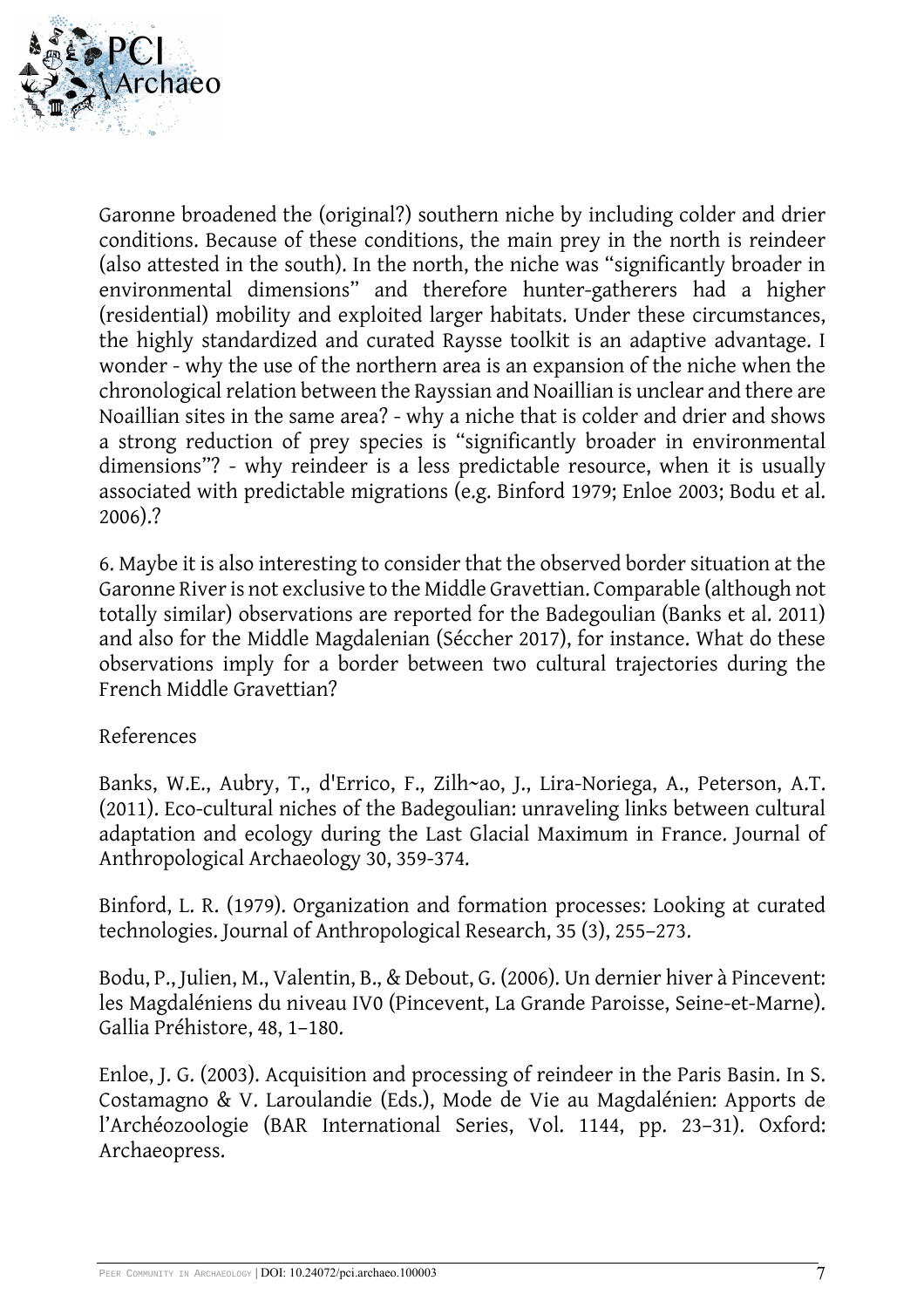

Sécher, A. (2017). Traditions techniques et paléogéographie du Magdalénien moyen ancien dans le Sud-Ouest de la France (19 000–17 500 cal. BP). Des groupes humains à plusieurs visages? Ph.D-thesis, University of Bordeaux.

*Reviewed by [João Marreiros,](https://archaeo.peercommunityin.org/public/viewUserCard?userId=96) 2020-04-22 12:55*

PCI Archaeology, preprint review

Manuscript, Vignoles et al. Preprint, DOI: 10.17605/OSF.IO/35PB4

Dear editor, dear authors of the manuscript "Investigating relationships between technological variability and ecology in the Middle Gravettian (ca. 32-28 ky cal. BP) in France" by Vignoles and colleagues.

This paper presents a study that focused, on the environmental-technological correlation, aims to explain the technological organization and variability of lithic industries in the Middle Gravettian in France. In my opinion, the manuscript is generally well-written. The study is very interesting and explores a major debated topic in the study of past human technological, ecological and social dynamics. Thus, I would recommend the preprint. Nevertheless, I have some minor questions and recommendations that, when addressed, might hopefully clarify some of the authors arguments and point of view, and improve the manuscript.

Abstract. "The French Middle Gravettian represents an ideal case study for attempting to identify mechanisms behind the diversity observed in the archaeological record."

Why is the authors advocate so? Do the authors mean by "diversity" the lithic techno-typological variability? Is the lithic variability the main characteristic that makes this a perfect case study?

Introduction. "These two typo-technological facies appear to differ both chronologically and geographically."

According to the state-of-the art presented by the authors, this seems not to be the case. Both industries are overlapping chronologically and geographically. In fact, this is one of the aspects considered later in the results and discussion section. As an example, the poor absolute chronological dating of some of the sites is problematic, as discussed by the authors, and pointed as one of the main limitations of the study.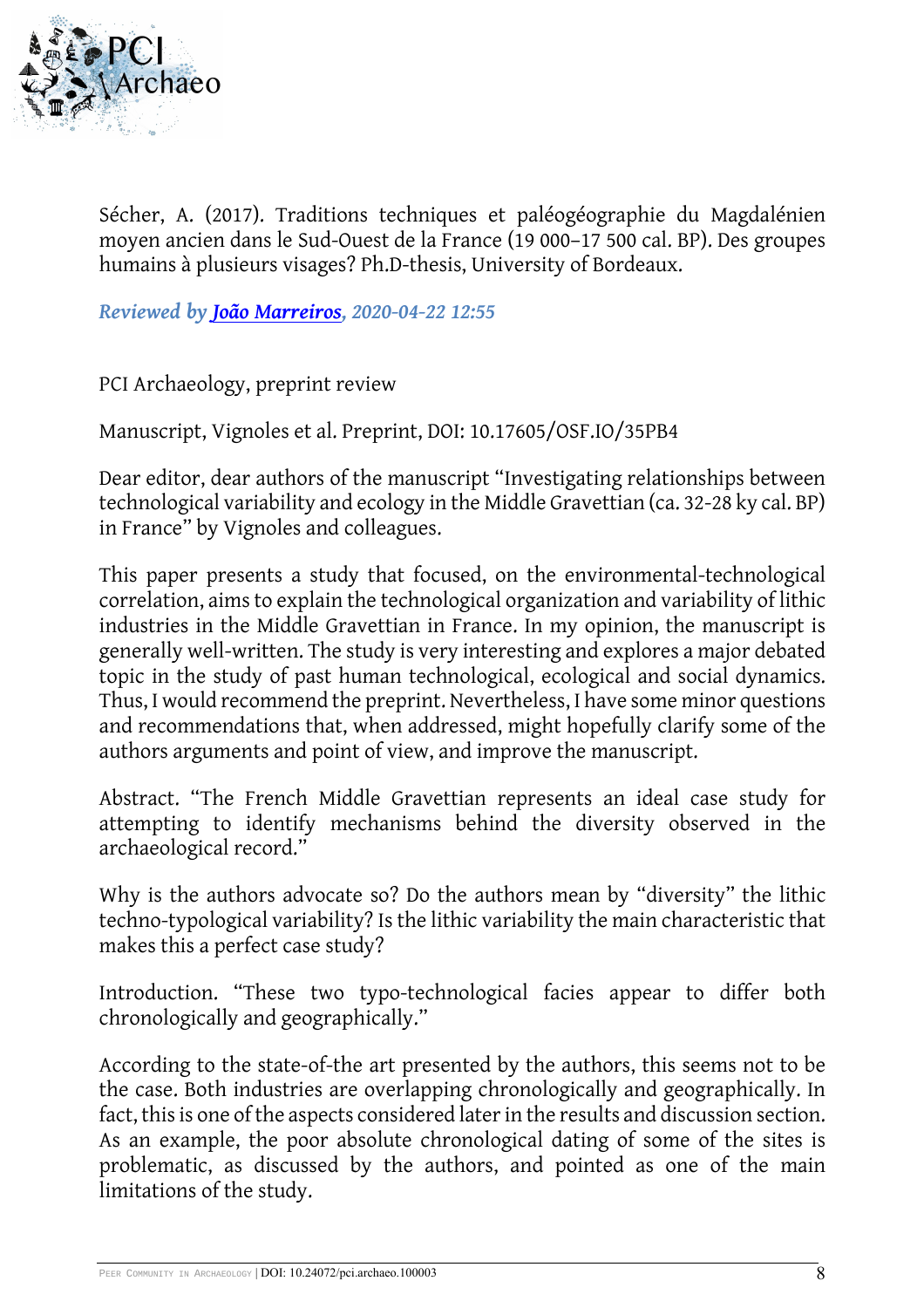

"Although this situation is complicated by the fact that Noailles burins and the Raysse method are frequently found together within archaeological assemblages."

Is this really the case? This seems to be contradictory to what the authors advocate earlier, especially on what concerns the chronological and geographical distributions of these industries. Perhaps the issue here concerns the term "found together". What is it meant here? Same site, same archaeological horizon?

"The application of Ecological Niche Modeling (ENM) methods to the archaeological record is one way to test this hypothesis".

In the previous paragraph the authors explain the key hypothesis that have being explored and explain the observed lithic variability. But, in this sentence is not clear to each of the hypothesis the authors are referring to. In fact, this is only explained later at the end of the section:

"The aim of this study is to test the hypothesis that the typo-technological differences observed on either side of the Garonne River valley during the Middle Gravettian may reflect the exploitation of two different ecological niches via different technological (i.e. cultural) adaptations."

Perhaps this paragraph should be moved to the beginning of this section.

Materials and methods "Taking into account these potential limitations".

I think this is an overstatement. These are clear limitations which are not related to the quality or importance of this study presented here. In fact, these limitations are the reflex of the archaeological record, excavation methods, and study protocols used in the past. And these, independent of the methods applied here, could indeed constraint general interpretations.

Discussion "The fact that the northern Middle Gravettian niche is significantly broader than that of the Pyrenees Noaillian suggests that the development of the Raysse method may be linked to the exploitation of a significantly expanded niche composed of colder, drier conditions and thus more open landscapes and associated large mammal prey species. Available archaeological data from the archaeological record support this hypothesis."

I agree with the authors, but I think here the archaeological support for this argument needs to be more elaborated.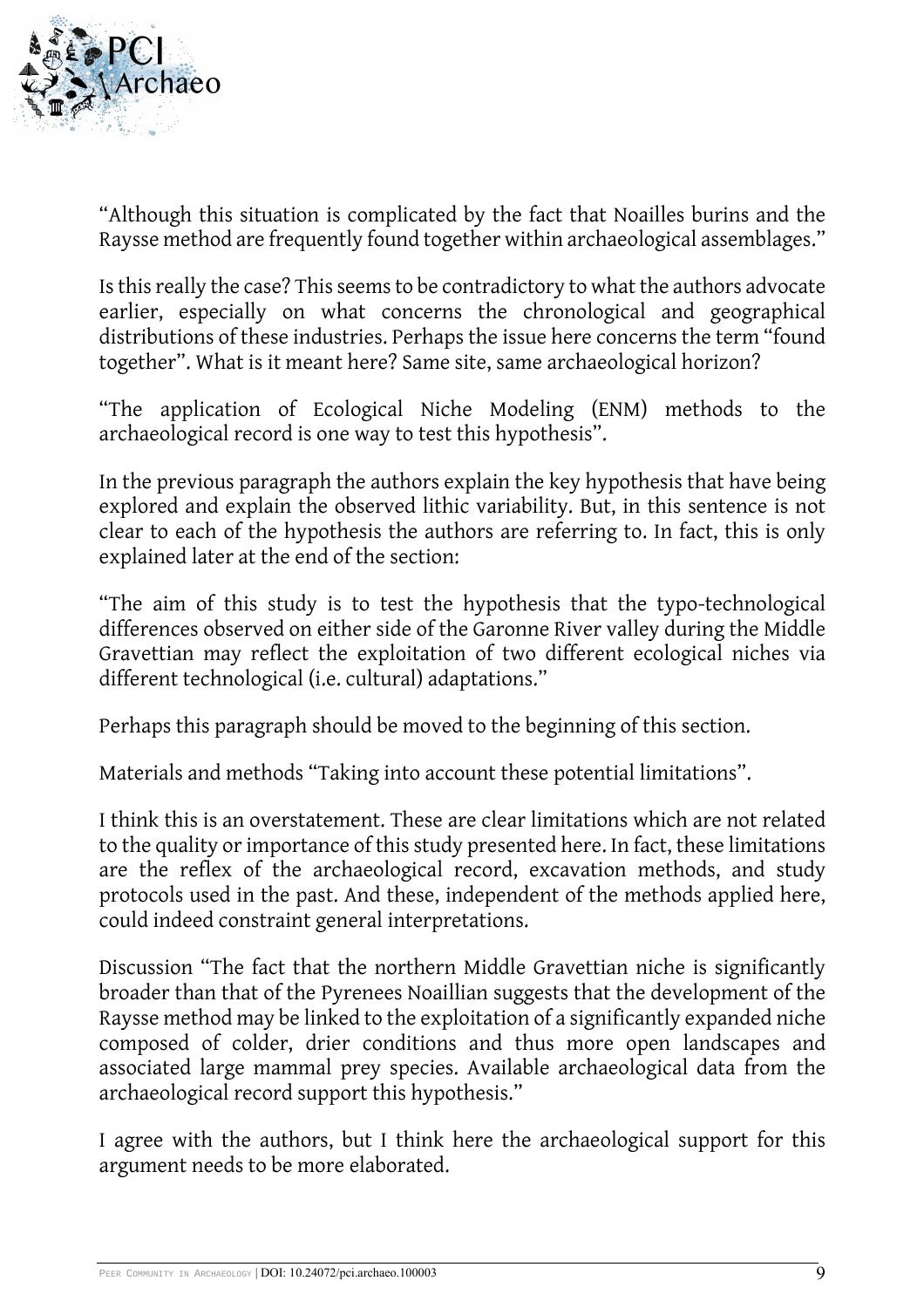

Conclusion "These niche results further support the hypothesis that the Landes cold desert and Garonne River Valley corridor served to limit cultural interactions between the Pyrenees and regions to the north."

I think this statement should be taken with a "pinch of salt". The study shows different technological adaptations to different ecological settings, but this does not necessarily represent cultural interaction, or in this case, the lack of it. From my perspective wither the authors explain what is meant by "cultural" processes in this context, or they should explain this scenario from a technological approach.

### *Author's reply:*

We thank the reviewers for their critical readings that served to improve our paper. Below, we reply to their comments and describe our subsequent modifications. Please note that Dr. Maier identified six issues, each of which he numbered. Our replies to these issues are numbered accordingly. With respect to Dr. Marreiros, his comments are included in bold text and are followed by our responses.

#### Andreas Maier's comments

Concerning the introduction paragraph, we wish to clarify that the aim is not to test the hypothesis that the Garonne River Valley marks a border between two cultural trajectories. Rather, we test the hypothesis that the different cultural trajectories on either side of the Garonne River Valley are related to the exploitation of different environmental conditions (i.e., ecological niches). We have clarified this point and associated initial description of the research approach in order to eliminate confusion (l. 133 to 136).

1. As correctly pointed out, no two niches characterized using two sets of occurrences that are geographically differentiated will be identical. However, by taking into account the background areas that are used to estimate those niches, one can reliably evaluate to what degree their similarities or differences depart from what would be expected by chance. In our case, the niches have a strong degree of geographical similarity, but when compared to the distribution of similarity values of a thousand random background models, we observe that the empirical niche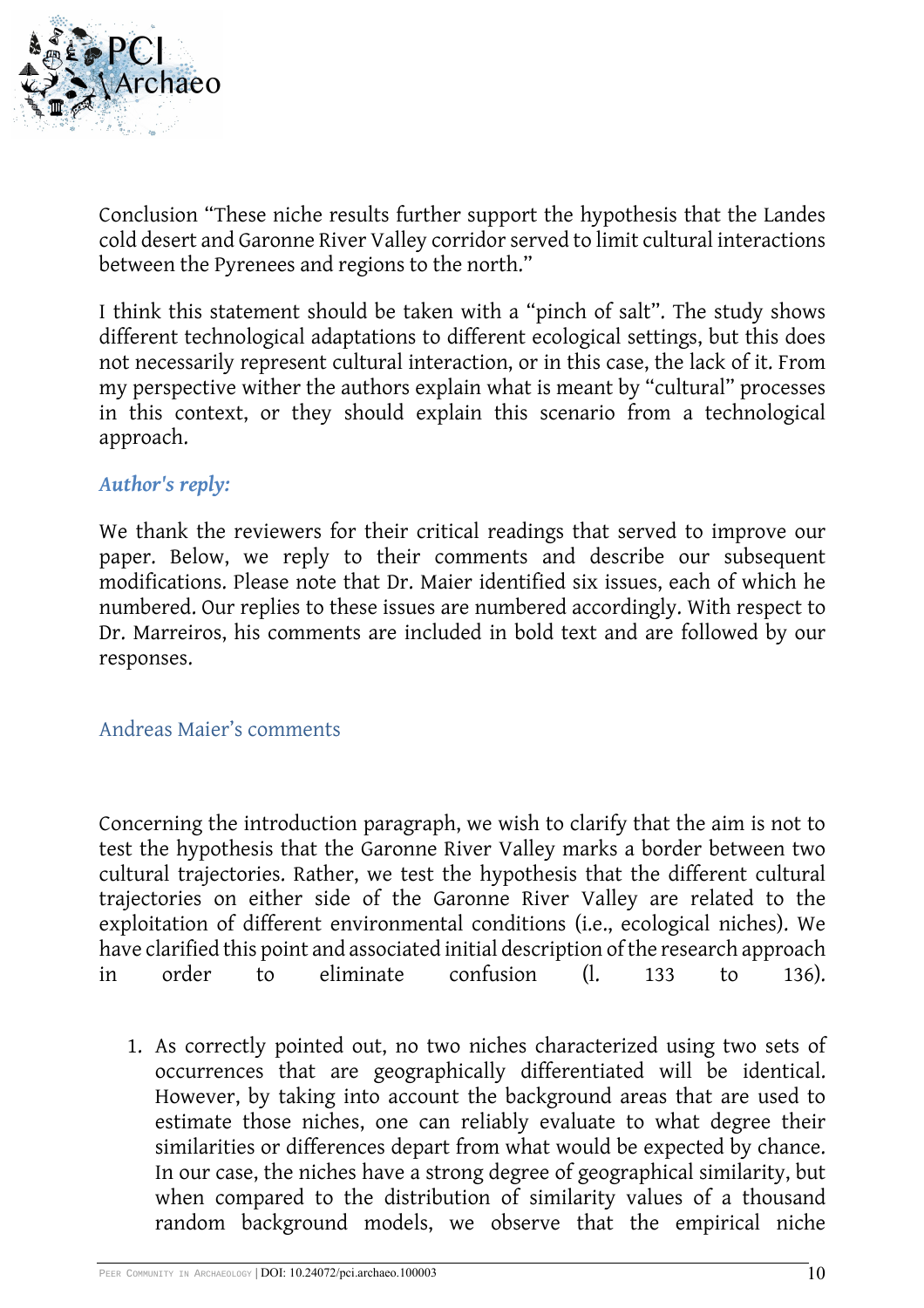

estimations are more different from one another than would be expected by chance. The similarity observed, although not significant, is not surprising considering the theory of niche conservatism and the fact that the niches pertain to closely related populations.

2. Occurrence data certainly influence resulting niche estimations, and it makes sense to assume that comparisons between niches will be influenced by one occurrence data set being twice the size of the other, especially with respect to predictive architectures that do not extrapolate or only minimally so. This is a potential limitation that is stated at the end of the discussion where we have added a sentence explaining why this possibility cannot be entirely excluded (l. 586 to 590). Taking into account this comment, we have modified slightly our modeling design in order to reduce such a potential bias by removing two feature classes (hinge and threshold), because they are complex response variables. Increasing model complexity while having a low number of occurrences points can result in model overfitting and increase model variability, thus rendering the comparisons less reliable (section 2.3.2). By removing complex variable responses, the variability between models has indeed decreased and therefore our comparisons appear to be even more robust. (Figure 5) The fact that the Pyrenees occurrences are distributed within a smaller area and are more clustered does not necessarily mean that their niche should be smaller. In fact, one could also expect the Pyrenees niche to be broader in some dimensions since this region is characterized by a higher degree of altitudinal variability (generally indirectly related to temperature). Concerning the removal of duplicate occurrences, the objective is to eliminate pseudoreplication caused by duplicated signal of the same pixel to the algorithm. If we do not clean duplicate occurrences, we overfit ecological niche models. We did an additional thinning with the objective of reducing potential spatial autocorrelation between occurrences that would result in oversampling in some regions as opposed to others. We thus thinned the dataset so that each occurrence point is separated from another by at least two pixels. The northern middle Gravettian dataset was more impacted by the thinning than the Pyrenees Noaillian dataset because of the clustering of sites in the Northern Aquitaine region (related to research history). (section (section 2.3.1) Finally, the comment that the grid size is too coarse to capture the ecological diversity of the Pyrenees would be relevant if we were reconstructing niches at a more local geographic scale. Obtaining reliable environmental layers at a higher resolution from the kind of climate simulation that we used is not feasible. Downscaling the layers further could increase environmental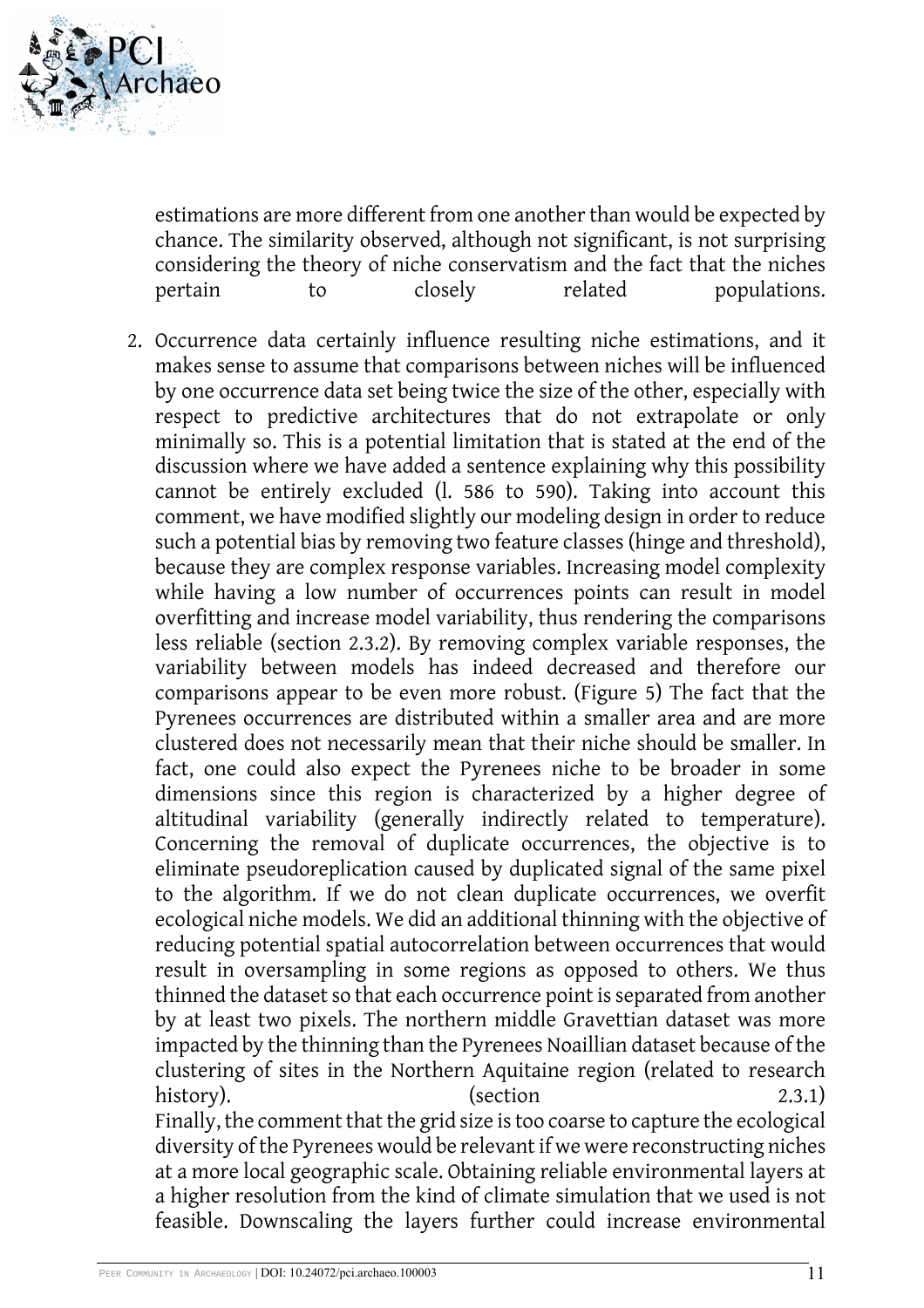

variability, but at the same time, uncertainty would increase. As thinning results in conserving most geographically extreme records, the risk of missing extreme environmental values (which will determine how broad niches are) is also, somewhat, reduced. With respect to the calibration area M, we consider that the hypothesis proposed is not problematic as the region selected could have been accessible to the target populations of interest. The background points required to create Maxent models are drawn from this area (M) and help to measure how similar background environments are those known to have been occupied.

- 3. The fact that the niche is smaller and less broad while associated with a higher faunal diversity is not necessarily counter-intuitive. We found that the Pyrenees Noaillian niche is smaller than the Northern Middle Gravettian niche. Their multidimensional morphology in terms of width and breadth are non-extrapolative with respect to fauna. The niches might overlap with those of multiple other species, but by themselves, niches are not proxies for species richness. We did not attempt to discuss biodiversity patterns with our current data since that is largely beyond the scope of this paper. While the possibility exists that there could be an equal degree of faunal diversity in the north, we unfortunately do not possess data with which to evaluate such diversity―one would need paleontological sites where animal accumulations are not biased by human predation. We agree that this was not explained clearly enough, so we have added a sentence in the discussion paragraph to clarify this point (l. 496 to 497).
- 4. We cannot compare the Noaillian and the Rayssian because they are not defined in a similar manner: the Noaillian means "presence of Noailles burins" whereas the Rayssian means "presence of the Raysse method and eventually a conceptually similar blade reduction method". Hence, they are not defined as technocomplexes but rather typo-technological "faciès". This is why we chose to compare two regions that have different cultural histories, in the sense that they do not have the same facies across Greenland Stadial (GS) 5. To make this clearer, we added a note in the introduction explaining what we mean by "faciès" (note 1). The point of comparison that we chose in the discussion is armature type and associated chaînes opératoires. This was not clear in the initial submission, so we have added some text and rephrased some arguments in order to clarify (see l. 461 to to 493). Concerning the comment, "… the Noaillian and Rayssian toolkit were both equally suited for the conditions in the northern niche", we do not think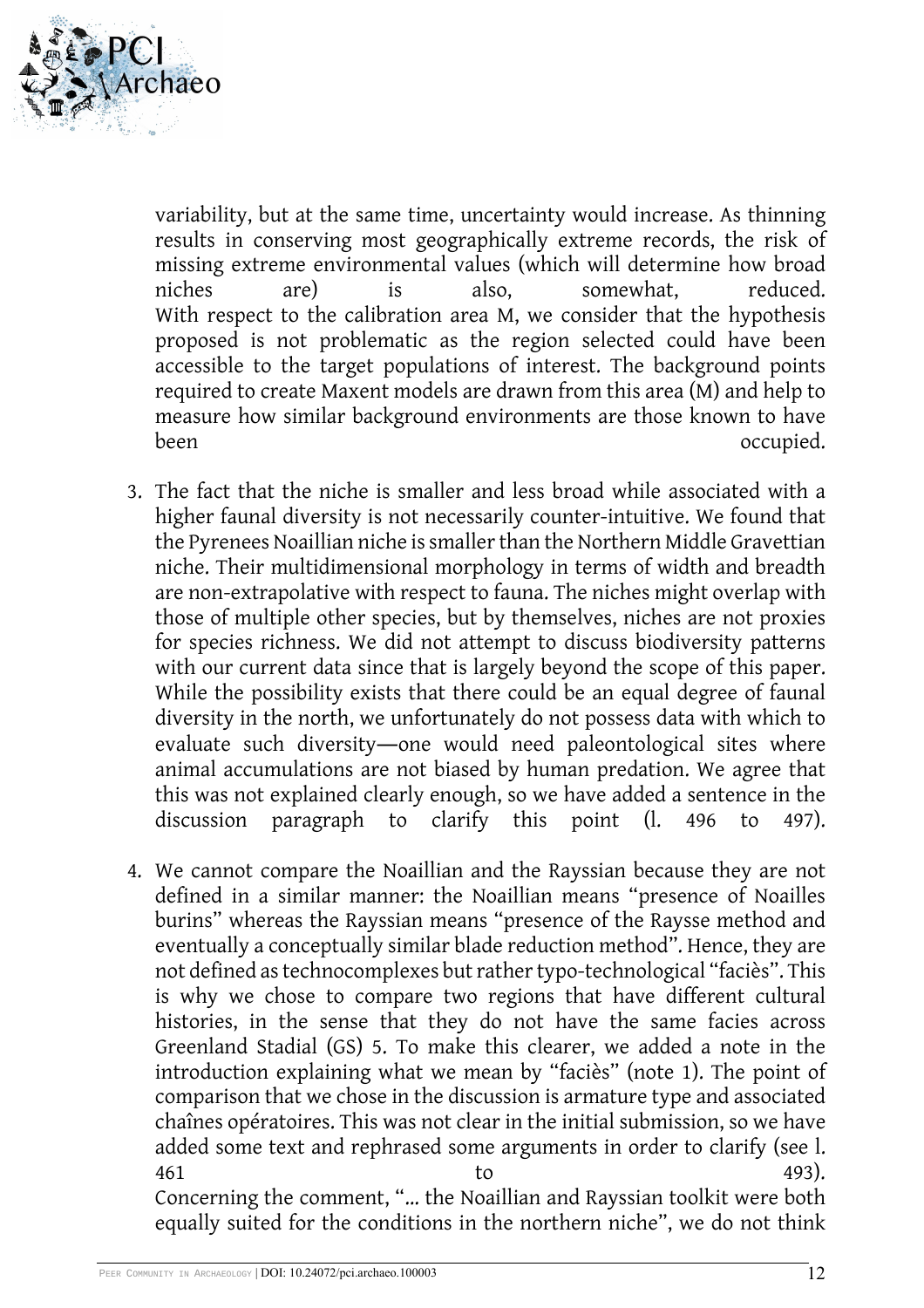

that one can unequivocally make this statement because the Noaillian is not well described in the north. Therefore, we do not know whether the armatures associated with Noailles burins in the north are the same as in the Pyrenees. To date, it appears that Noailles burins can be associated with different industries (for example, those with and (almost) without Gravette points). This is paired with the fact that they seem to be used for different activities (see Calvo et al., 2019), which provides a heterogeneous vision of this typological category. Finally, we cannot say that the Raysse method was unsuccessful in the southern niche because it would suggest that it had been present in the south, at least shortly, which is not the case according to known data.

5. We cannot make the mechanisms explicit if we do not know what they are hence the reason for doing the study. Furthermore, this study by itself may not necessarily help us identify specific mechanisms but it certainly provides us a piece of the larger puzzle. We have explicitly defined what we mean by mechanism in the introduction by referring to the definition provided by d'Errico and Banks (2013) (l. 80 to 82). (see also response to João Marreiros' first comment) Concerning the other questions: a) In fact, the use of the northern area represents a broader niche compared to the south, but it does not imply any chronological relationship between the Noaillian and the Rayssian. We are not saying that the southern niche is the Noaillian niche, because the "Noaillian" is related to the presence of Noailles burins, so it is not a species and it does not have specific ecological requirements. It is more the niche of the groups using this kind of tool, which in the Pyrenees seems to be associated with other behaviors such as diverse backed blade and bladelet armatures, inferred high logistical mobility etc. The northern niche is the niche of groups having used both the Noaillian and the Rayssian across GS5. This northern niche is broader. The hypothesis that we propose to explain this difference is that the Raysse method was more successful in this context, probably because it was more suited to high mobility within geographically broad subsistence/settlement territories, which would lead to a broader ecological niche. b) The statement that the northern niche is significantly broader in environmental dimensions is based on the results of the comparison between the NicheA models. The northern niche is significantly broader because it captures a wider range of colder and drier conditions as can be seen in the figure. Moreover, the fact that there are less prey species at an archaeological site does not necessarily mean that there were fewer species present on the landscape; it could also be the result of these populations'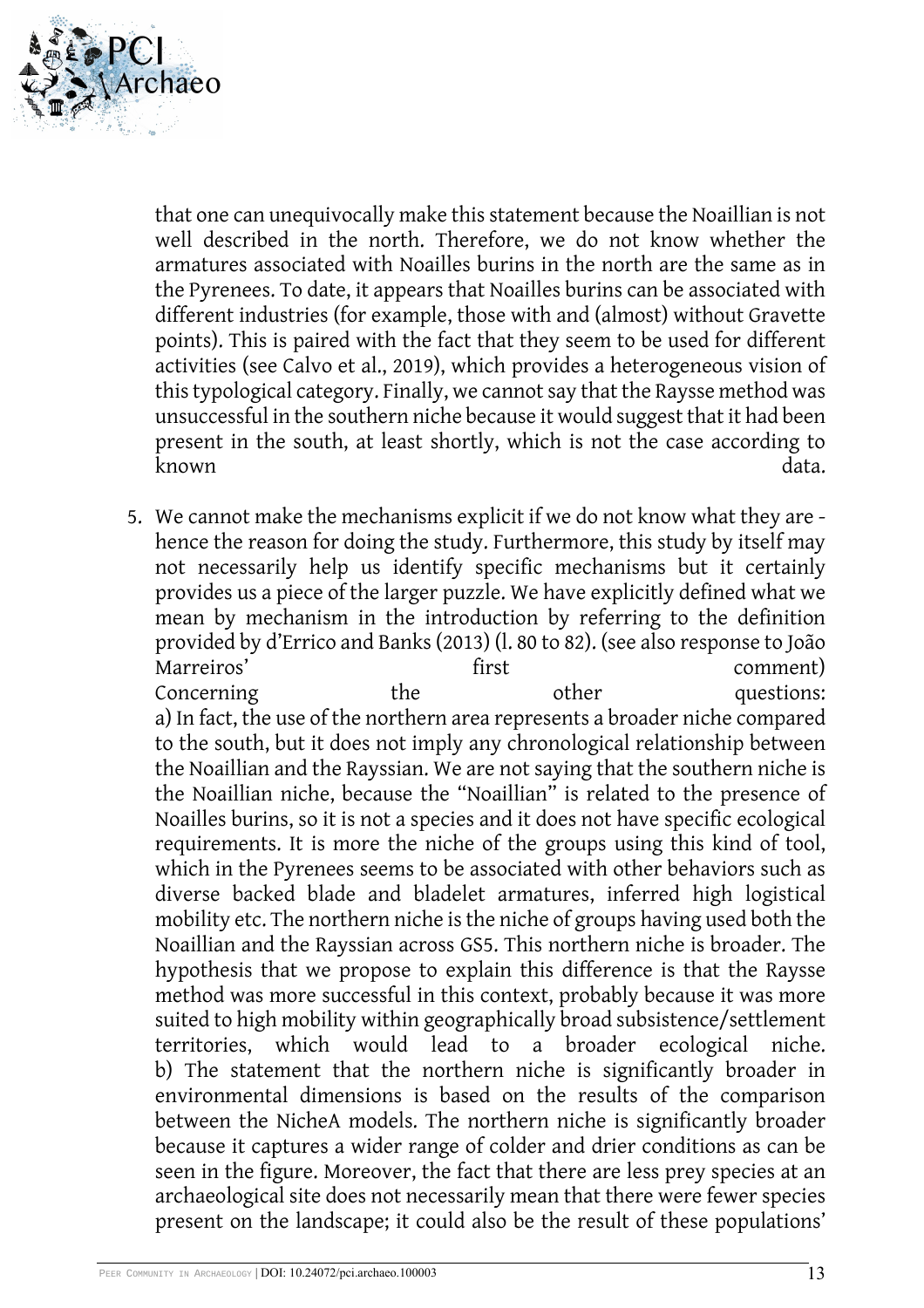

focusing on one species more than others. c) This sentence in the text was indeed confusing: we did not mean that reindeer were less predictable, but that other resources, such as good quality flint, could be less predictable or less available, hence a higher degree of curation in some assemblages located away from good raw material sources (Grotte du Renne). We have made this more explicit in the text (l. 621 and 624-625).

6. We agree that such a pattern would be interesting to explore, however addressing it would be beyond the scope of this paper, and we do not think that it is appropriate to speculate here about this phenomenon observed during later time periods. Furthermore, to examine the potential role of the sables des Landes desert and the Garonne valley in cultural geography would require analyses of geological data and considerations of how best to incorporate them into the approach that we employ―work which is well beyond this study's objectives.

#### João Marreiros' comments

**Why is the authors advocate so? Do the authors mean by "diversity" the lithic techno-typological variability? Is the lithic variability the main characteristic that makes this a perfect case study?** We agree that the word "diversity" was not sufficiently precise in this context. We have replaced it with "typo-technological variability" (l. 31), which better describes what we mean. We think it is clear, following our descriptions of these two "faciès" and the approach that we employ, why this Middle Gravettian record, with its geographic variability and potential ecological variability, represents an excellent case study for identifying some of the factors implicated in this diversity. Identifying factors is a necessary first step if we are to identify mechanisms. (see also 5th response to Andreas Maier)

**Introduction. "These two typo-technological facies appear to differ both chronologically and geographically." According to the state-of-the art presented by the authors, this seems not to be the case. Both industries are overlapping chronologically and geographically. In fact, this is one of the aspects considered later in the results and discussion section. As an example, the poor absolute chronological dating of some of the sites is problematic, as discussed by the authors, and pointed as one of the main limitations of the study.**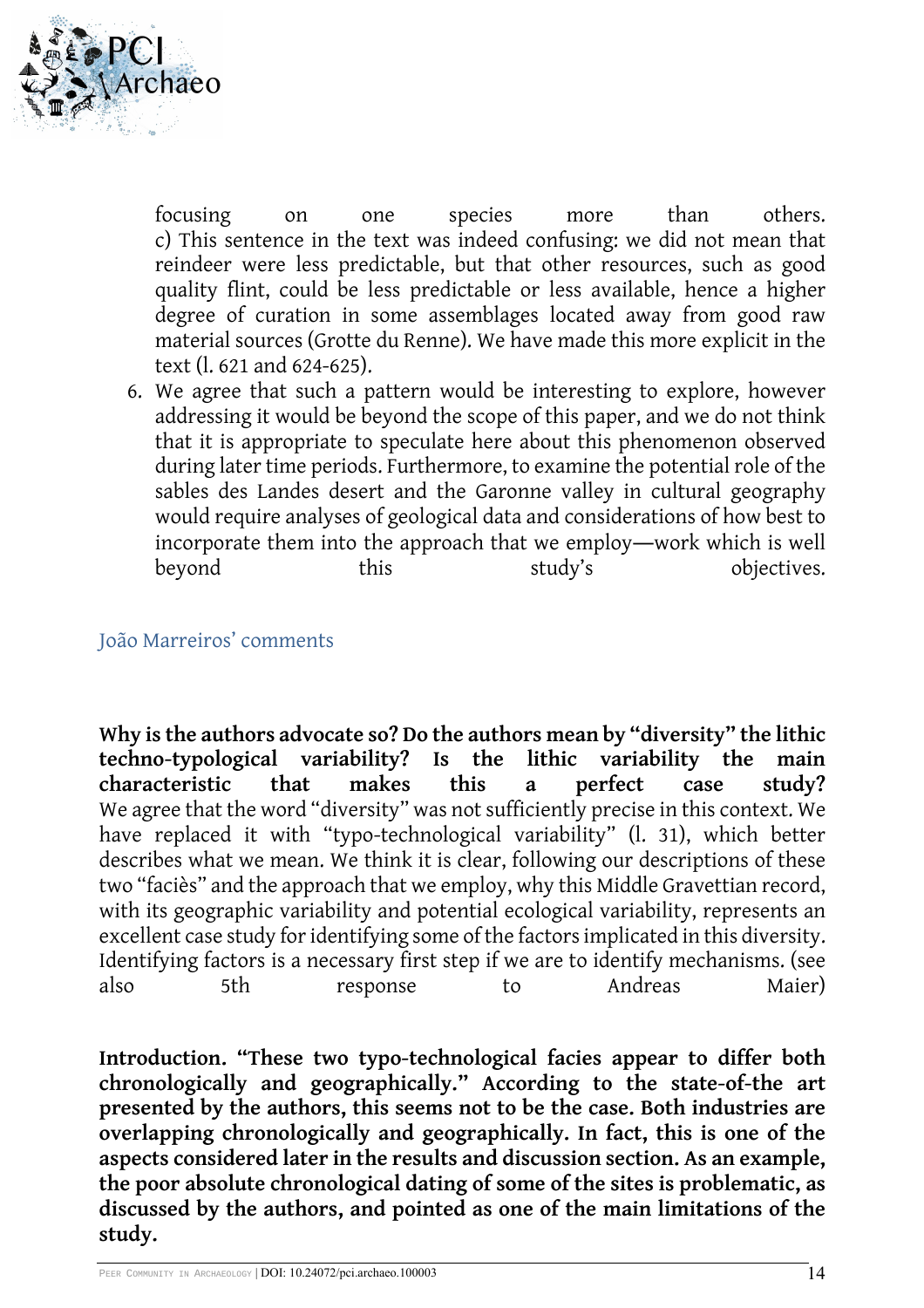

We agree that this statement seems to be in contradiction with the rest of the paragraph, and in the end, it is not necessary. We therefore removed it and broke the paragraph into two parts: one explaining the chronological aspect, and the other focusing on the geographic distribution (l. 98 to 130).

**"Although this situation is complicated by the fact that Noailles burins and the Raysse method are frequently found together within archaeological assemblages." Is this really the case? This seems to be contradictory to what the authors advocate earlier, especially on what concerns the chronological and geographical distributions of these industries. Perhaps the issue here concerns the term "found together". What is it meant here? Same site, same archaeological** horizon?

We disagree that this contradicts the rest of the paragraph. We state that the Noaillian is usually described as being older than the Rayssian in stratified contexts (Pataud, Flageolet) and that they have partially overlapping territories (meaning that in some regions, there is no Rayssian and in others, there is no Noaillian). We have added text in the introduction to clarify the statement about the fact that they are "found together" in archaeological assemblages. In fact, they are often described as being associated within the same archaeological layer. At present, however, these associations cannot be considered to be cultural in nature, since studies evaluating their stratigraphic and historical contexts are sorely lacking. In fact, at many sites, they appear to be more the result of imprecise excavation methods or site formation and post-depositional processes (l. 102 to 106 and 109-110).

**"The application of Ecological Niche Modeling (ENM) methods to the archaeological record is one way to test this hypothesis". In the previous paragraph the authors explain the key hypothesis that have being explored and explain the observed lithic variability. But, in this sentence is not clear to each of the hypothesis the authors are referring to.** We have moved and rephrased the research question to make the paragraph clearer (section 1.2).

**Materials and methods "Taking into account these potential limitations". I think this is an overstatement. These are clear limitations which are not related to the quality or importance of this study presented here. In fact, these limitations are the reflex of the archaeological record, excavation methods, and study protocols used in the past. And these, independent of the methods applied here, could indeed constraint general interpretations.** We agree and removed the word "potential".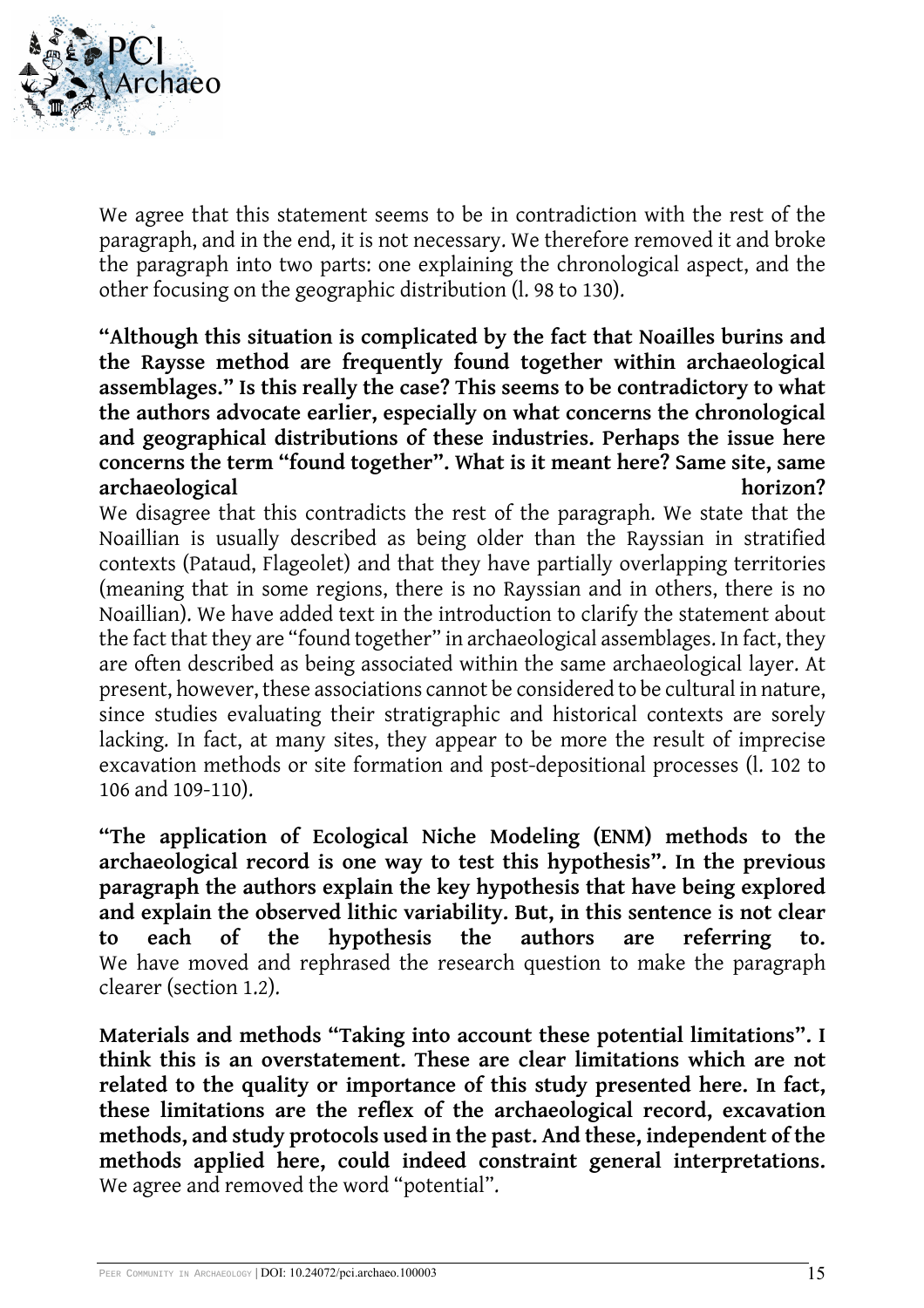

**Discussion "The fact that the northern Middle Gravettian niche is significantly broader than that of the Pyrenees Noaillian suggests that the development of the Raysse method may be linked to the exploitation of a significantly expanded niche composed of colder, drier conditions and thus more open landscapes and associated large mammal prey species. Available archaeological data from the archaeological record support this hypothesis." I agree with the authors, but I think here the archaeological support for this argument needs to be more elaborated.** We have added a paragraph about the Raysse method explaining why we think this method is well-adapted to the exploitation of large territories (l. 461 to 479 and also 509 to 521).

**Conclusion "These niche results further support the hypothesis that the Landes cold desert and Garonne River Valley corridor served to limit cultural interactions between the Pyrenees and regions to the north." I think this statement should be taken with a "pinch of salt". The study shows different technological adaptations to different ecological settings, but this does not necessarily represent cultural interaction, or in this case, the lack of it. From my perspective wither the authors explain what is meant by "cultural" processes in this context, or they should explain this scenario from a technological approach.** We have clarified what we mean by "cultural interaction", because it is correct that the term was too vague. We are referring to the homogeneization of technological traditions [i.e., a hypothetical (and not observed) adoption of the Raysse method by populations in the Pyrenees].

**N.B.:** we made some minor modifications concerning the English language after one final English proofreading made by one of us (WB). We also slightly modified some figures so as to make them clearer (Lines connecting sites with site number on Figure 2; background similarity and identity test legends were made changed from "Overlap" to "Similarity/Identity" to avoid vocabulary confusion on Figure 5; NicheA ellipsoids colors were changed to make them more visible on Figure 6). We also added a reference: Delvigne et al., 2020, since it was cited as "in prep." (note 6) in the previous version and has just been published.

#### References

Calvo, A., Perales, U., García-Rojas, M., Normand, C., & Arrizabalaga, A. (2019). Just before sewing needles. A functional hypothesis for Gravettian Noailles-type burins from Isturitz cave (Basque Country, southwestern France). Journal of Archaeological Science: Reports, 25, 420-432. https://doi.org/10.1016/j.jasrep.2019.04.022